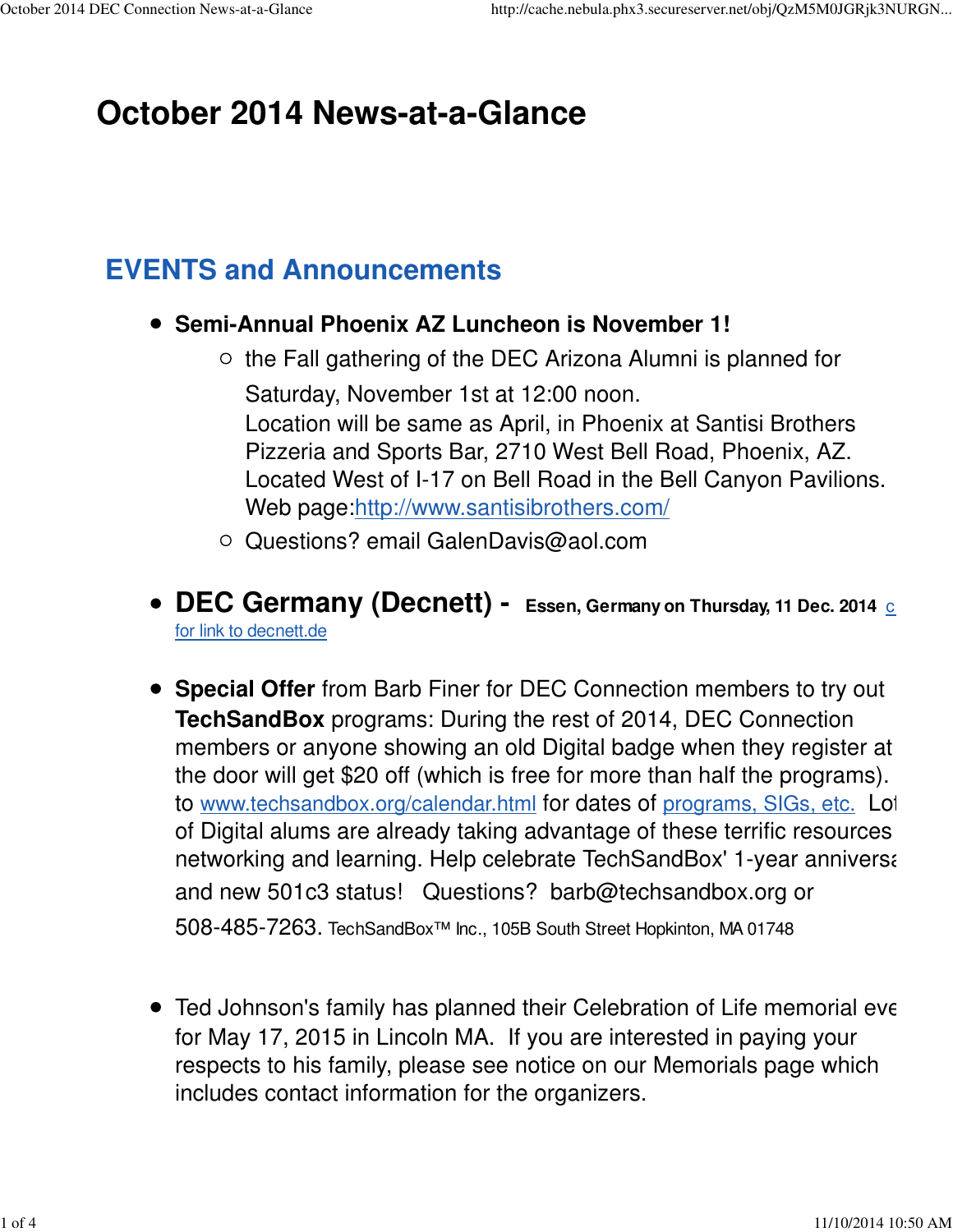## **DEC Connection Member News**

### **Welcome to our New and Renewing Members:**

Debra Amidon, Bob Brister, Ingolf Marzenski, Van Smick and Ian Waring.

**Spread the news!** Please forward this e-newsletter to your Digital friends and get them to sign up for membership and/or this free newsletter.

#### **Membership Renewal Procedure:**

Best method to renew: Click this link to see if your membership is current in our Member Service Center and pay online with a credit card. If you have paid dues since 2010 you will be there - use the email address we have on file for you - no leading or trailing spaces and it should work - email webmaster@decconnection.org for help.

- You can also **join** us (or renew) at www.decconnection.org/join.htm
- You can also send a check to The DEC Connection, c/o Bob Moore, 2 Fernglade Rd., Burlington MA 01803. \$10 for 1 year, \$25 for 3 years.
- If you prefer to use your PayPal account directly (not via our website) use our payment address: registrations@decconnection.org - please do NOT use any of the Board members' personal email addresses.

**Staying on our email list:** Our newsletter contact manager disables emails if the recipient mail server sends a rejection notice. If in the future you don't receive News-at-a-Glance, or if you change your email address, re-register for our free e-news at http://www.decconnection.org/mail.htm

#### **DEC Connection Member NewsBytes**: send yours to:

webmaster@decconnection.org See our new NewsByte archive page.

 $\bullet$  Bob Brister writes: My last position with DEC was a product safety incide investigator working in the EHS group at Powder Mill Rd Maynard. Was with DEC for 21 years. I started as a Field Service Eng. at Parker St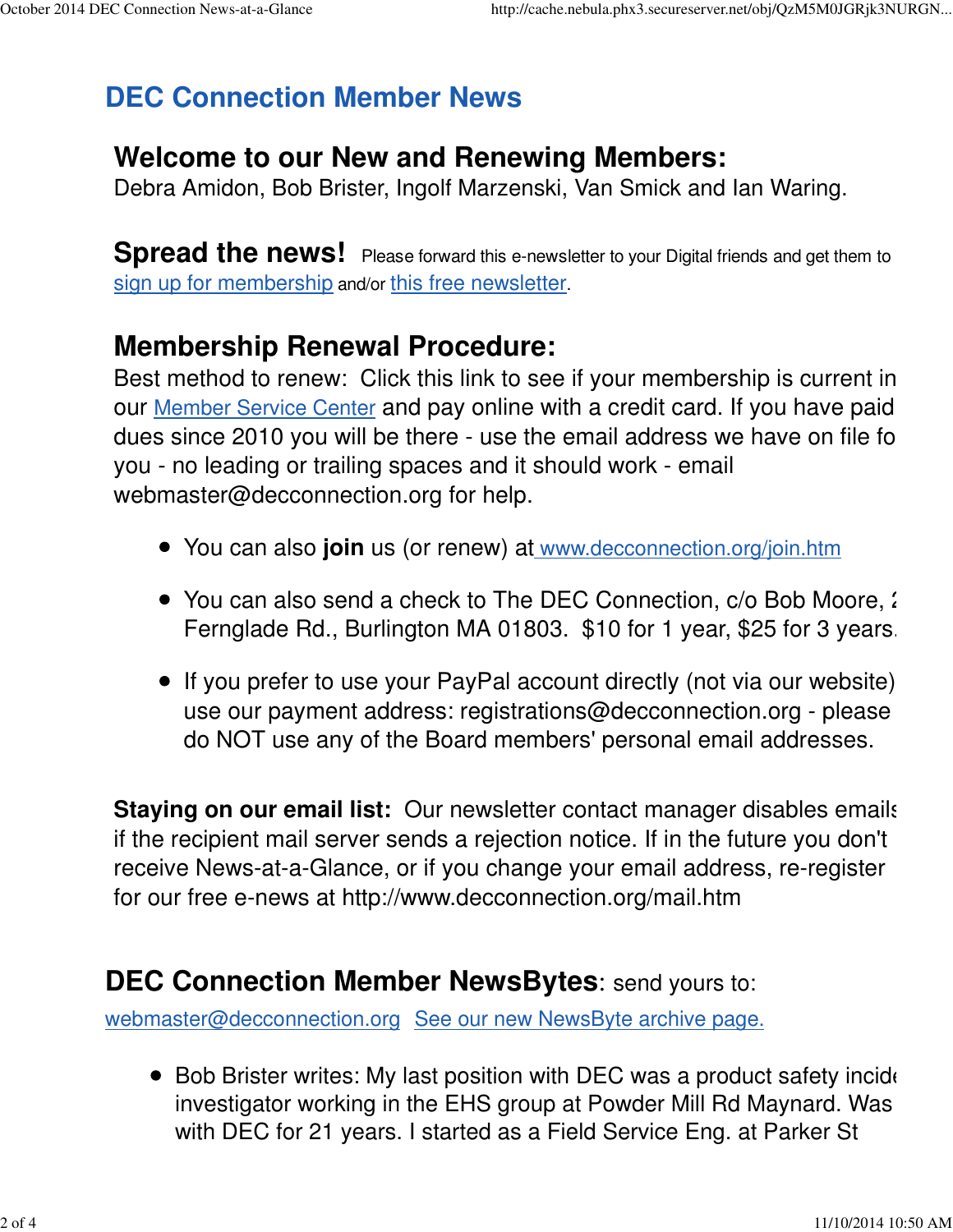Maynard and then moved to the Stow building when it opened in 1982. am now working as a Product Support Engineer for Philips Healthcare in Andover, MA. I've been with them for 14 years. robert.brister@philips.com

• Mary Cole wrote in with a link to an essay by Isaac Asimov in Technology Review that brought to mind her Digital days. - How do people get new ideas? She says: Well, this is a great essay about DEC. It is exactly the wonderful atmosphere we had for so long. And I'm sure it underlie the creativity of the company. All those great consultants who lead group meetings helped facilitate creativity.

### **Sad News Department**

The Digital community is greatly saddened by these recent deaths:

- Marsha Bates, Pikes Peak CO. 15 Oct 2014
- Stuart Glenn Tramell, 70, Colorado Springs CO, 30 Sept. 2014
- Frank Bowden, Dallas TX, 30 Sept. 2014
- Jim Pitts, 72, Amherst MA; 28 Sept. 2014

Details are on our Memorials Page

### **Website Updates**

- A handy list of health-related resources for Near-Seniors is on our Links page.
- If you know someone who has been offered the **HP 2014 U.S. Phased Retirement Program**, please send them this link: http://www.hpalumni.org/PF This independent site has advice and reference info from HP alumni who have gone through previous retirement/layoff cycles. We also have an email list for updated information and moderated discussions. Thanks to Curt Gowan for the info.
- Know someone who is leaving HP? Please pass the word to anyone leaving I to use the HP Alumni Association's "**ASAP Checklist**" immediately. It has adv and mutual help -- developed by HPAA members -- on the many things you have